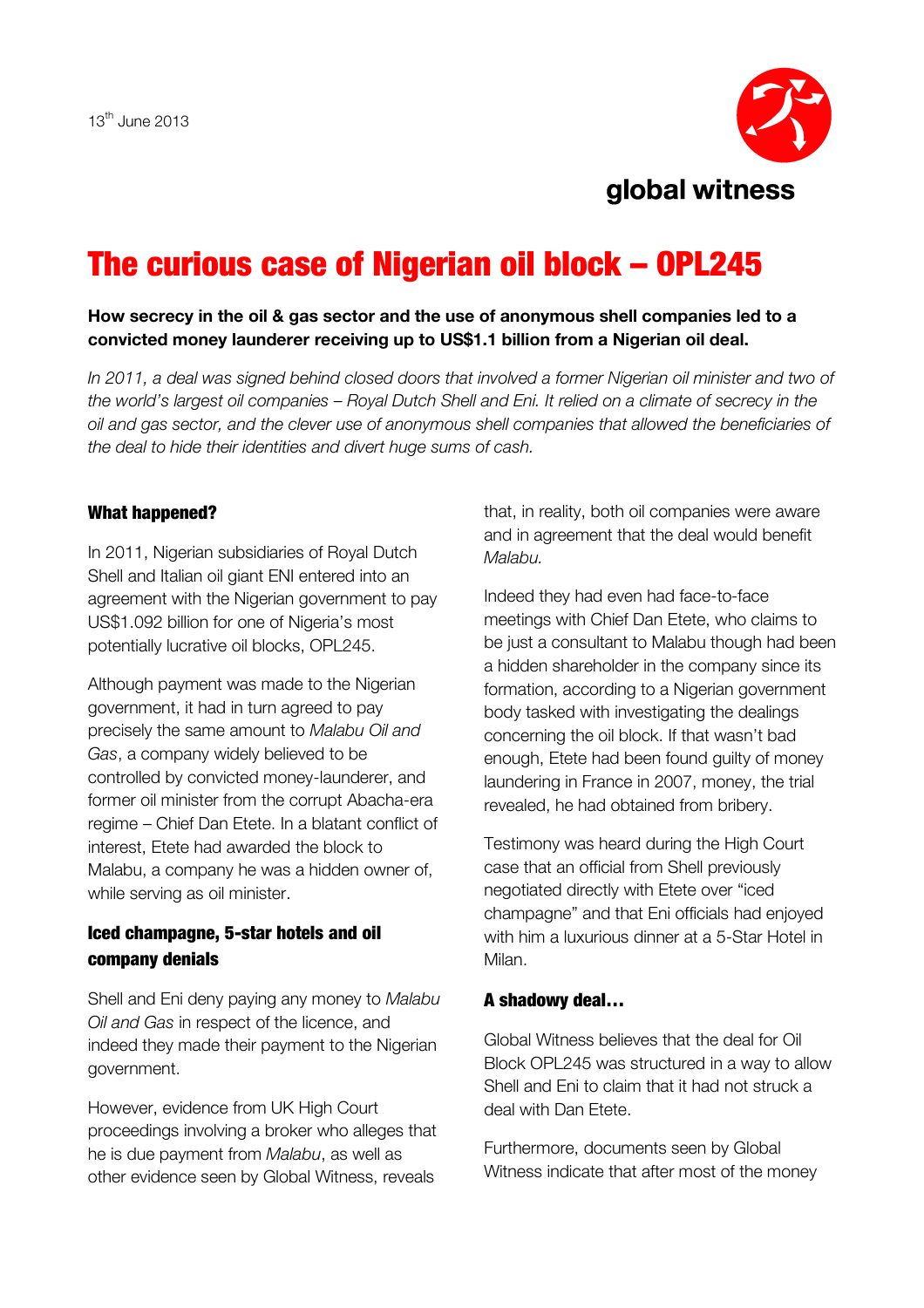was transferred to *Malabu Oil & Gas* in late August 2011, \$401 million was then transferred on to five Nigerian shell companies with hidden owners, raising concerns as to who truly benefitted from this deal.

## What can be done to stop this from happening?

Shell and ENI must publicly disclose full details of all the arrangements they made with the Nigerian government with respect to these payments.

It is not credible that a sophisticated company such as Shell didn't know Dan Etete's history. Especially given his much-publicised 2007 conviction for money-laundering and the fact the Shell had operated in Nigeria for more than half a century and indeed had previously held the role as operator of OPL245 with Malabu Oil and Gas in 2001.

Given the history of this block and Dan Etete's involvement, Shell and Eni should explain what steps they took to ensure their payments did not end up in the hands of Dan Etete's company, *Malabu Oil and Gas.* 

### Extractive companies must make all payments made to governments public

Despite Nigeria's abundant oil wealth, Nigerians remain amongst the world's poorest people. Cases like this expose the vital need for citizen oversight of payments to governments for their natural resources.

Information about this deal only came to light by chance because of court cases in London and New York. Deals like this would have been incredibly difficult to execute had there been strong transparency laws requiring the disclosure of payments by extractive companies to governments.

### **Thankfully, momentum towards a global standard of transparency in the extractives sector is now virtually unstoppable**

New laws in the U.S. and EU now require oil, gas and mining companies listed there to report on payments they make to governments for natural resource deals, on a country-by-country and project-by-project basis. Canada has recently announced that it plans to enact similar legislation.

This new global standard will allow citizens of resource-rich countries and civil society to identify what deals are being made on their behalf for their natural assets.

## Big oil must drop their opposition to these laws

Oil companies like Shell have made public statements that they support transparency. Shell has been a key protagonist in efforts to undermine the passing of a credible EU transparency law. Despite their significant efforts, legislation was passed in June 2013 which, had it been in place, would have required the disclosure of the payments for OPL245. The American Petroleum Institute (API), whose members include Shell, BP, Exxon and Chevron, has filed a lawsuit aimed at gutting the U.S. law on extractive sector transparency and keep deals like this one secret.

### The problem of anonymous shell companies must be tackled: information on the owners and controllers must be in the public domain

Tackling the issue of anonymous company ownership would remove a key tool used by the corrupt to divert billions of dollars from state accounts – often from the poorest countries on the planet.

It is also a key tool used by tax evaders, terrorists and other criminals to move the proceeds of corruption.